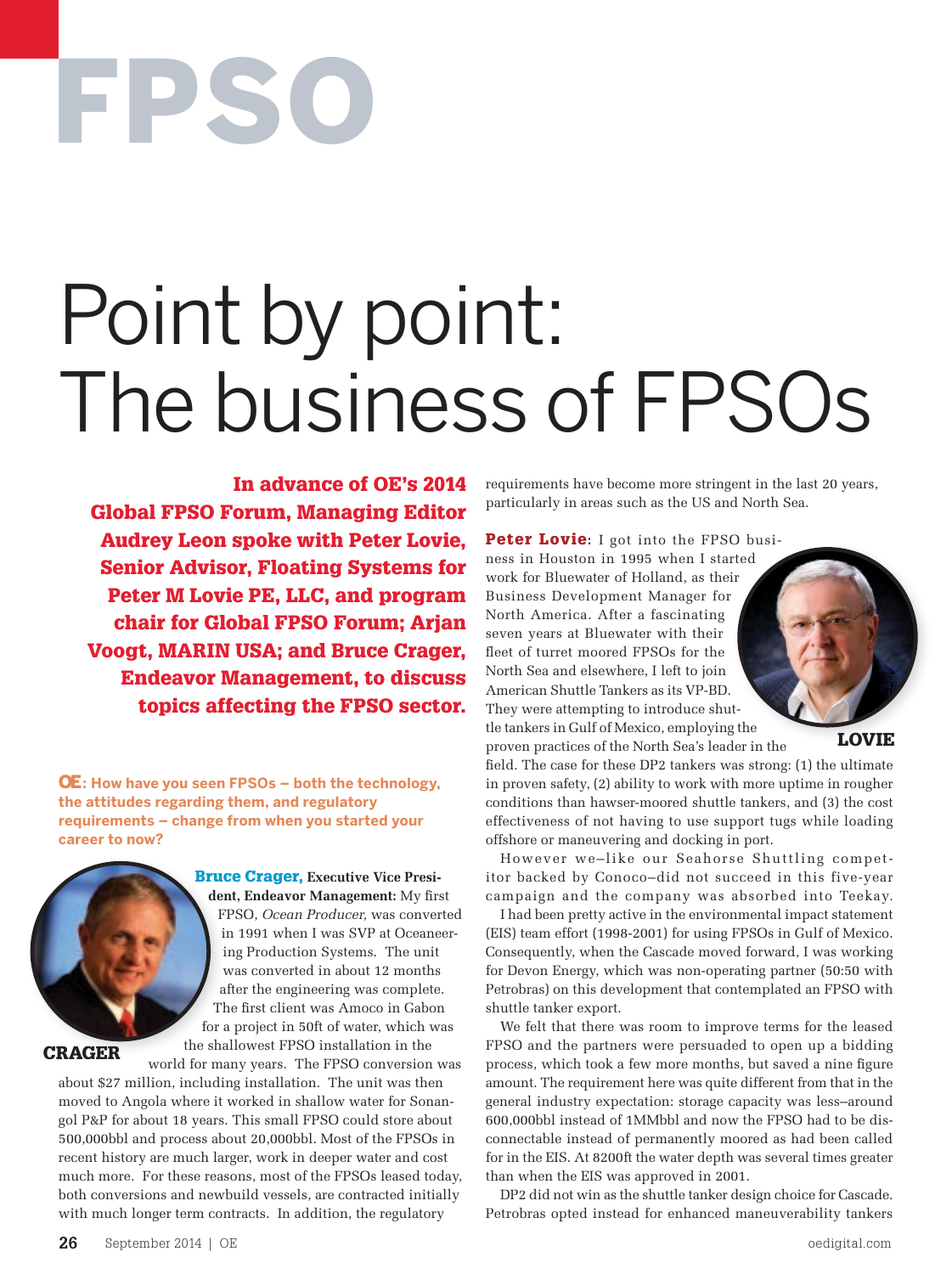with bow loading, controllable pitch propeller and bow thrusters, still requiring two tugs for loading offshore, plus tugs in port.

You asked about the regulatory side. I have to say that I found the USCG and Minerals Management Service (MMS) very willing to listen to new directions in these early formative stages, whether from a contractor or an operator, and where we

really went after fundamental sound and safe methods and took a lead in it. Maybe this is an American thing–we did not "go cap in hand as supplicants for papal blessing"–but rather it was an attempt to take the lead and get it right.

#### Arjan Voogt, **Manager of MARIN's**

**Houston office:** The FPSO community has always been proactive in solving challenges in design and operation together as an

industry. The reality that if one of these systems fails all will suffer, is seen by all competitors who work together towards safe and efficient operations. Since the FPSO Research Forum began 17 years ago, many joint industry projects tackled important issues like green water and bow slamming, life cycle management, mooring integrity and safe offloading operations.

OE **: Currently, only one company (Petrobras) operates an FPSO in the Gulf of Mexico in the Cascade/Chinook field, and Shell is soon to follow with the FPSO Turritella at its Stones development. What's your view of this market? Will more companies follow suit as production heads into deeper Gulf waters or will US regulations interfere?**

**Bruce Crager:** This is correct for the US Gulf of Mexico, but there is another FPSO working for Petróleos Mexicanos (Pemex) in the Mexican Gulf and several more planned, including two at Ayatsil-Tekel. FPSOs are not the only floating production option in the Gulf due the well-developed offshore pipeline infrastructure. Spars, TLPs and semi FPUs are practical options in most locations. However, as we move into deeper water and new areas without pipeline infrastructure, such as the Cascade/ Chinook and Stones developments. FPSOs are a very viable option. One significant advantage of FPSOs is the ability to disconnect in the event of a hurricane, which is not common practice for other floating production systems. For these reasons, I expect the use of FPSOs in the Gulf to increase.

Arjan Voogt: As is shown by their track records around the world FPSO can be safe and reliable means to produce and store oil, so I don't see the US regulations block this option for field development. However, the choice for FPSO's is driven by many more factors and with the existing infrastructure and experience in the Gulf of Mexico, it will not be the one solution that fits all.

**Peter Lovie:** The evidence is not good for there being many more FPSOs in the US Gulf of Mexico. First, taking the broad operating oil company viewpoint, there are multiple factors at play influencing the choice of an FPSO as the development

**The Cidade de Ilhabela FPSO berthed at the Brasa shipyard in Niteroi, Rio de Janeiro, Brazil.**  Photo from SBM Offshore.





VOOGT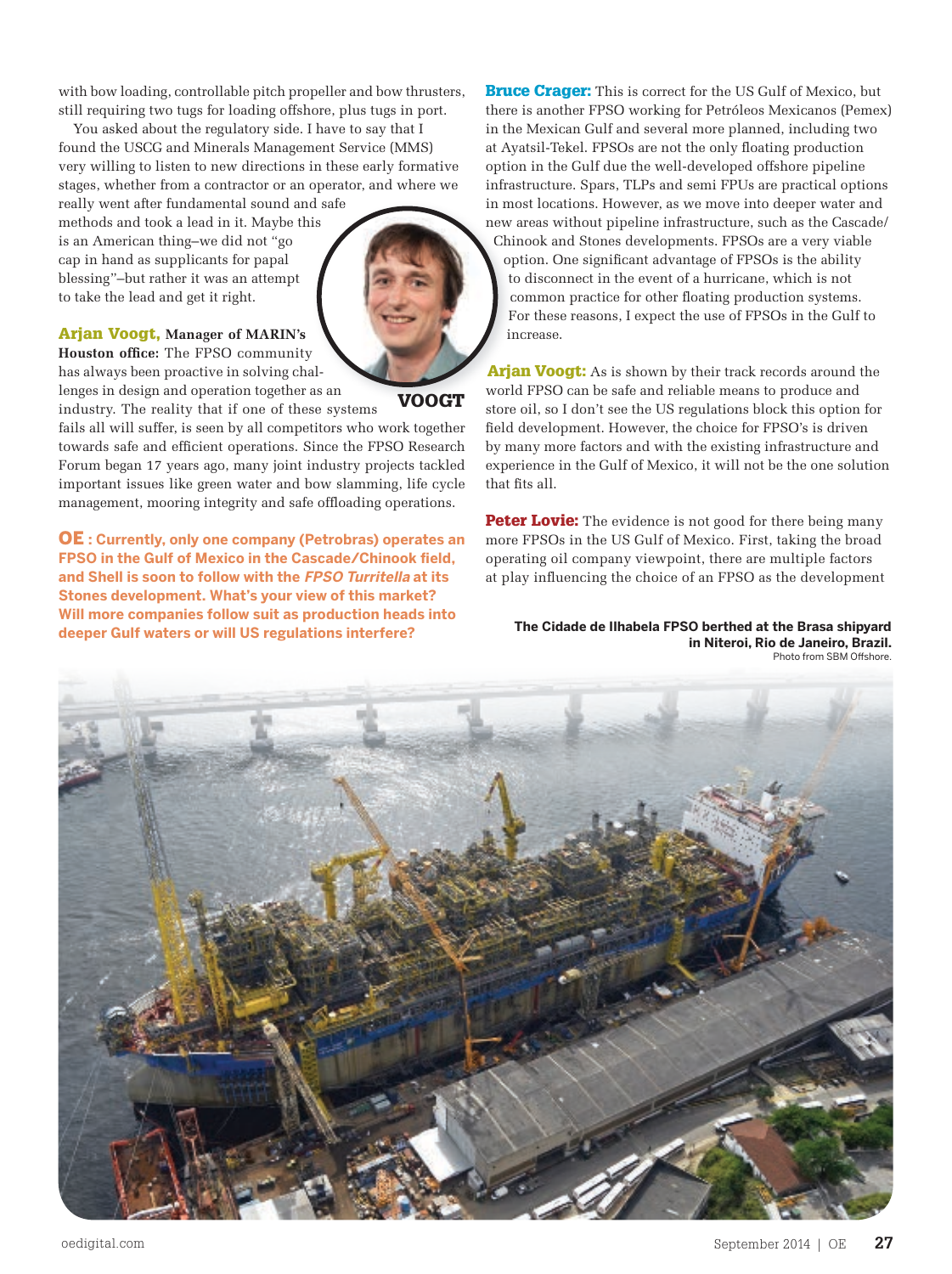### FPSO



**The FPSO Cidade de Ilhabela is in the final stages of construction at the SBM Offshore/Synergy joint venture Brasa shipyard in Niteroi.**  Photo from SBM Offshore.

solution: reservoir conditions, bringing the oil inward instead of sending outward to other countries, convenience and costeffectiveness of the extensive pipeline network, economics and risks versus other development options (semi, spar, TLP or subsea tie-in). All of this gets risked and looked at again and again as reservoir options get investigated. One really has to have worked for an operator to fully grasp it. Gulf of Mexico operators do genuinely consider the FPSO option, but the logic for choosing that solution has not prevailed very often.

The DeepStar-led effort during 1998-2000 to secure an EIS from MMS was driven by avoiding the need for a two-year regulatory delay in securing an EIS for an FPSO-based developments, to try to keep the FPSO option available and on the table. The practical example cited back then was Texaco's Fuji prospect, the leading FPSO prospect in sight at that point. Appraisal later showed that prospect did not contain enough

oil and it went away.

An industry study in 2013 involved an informal "focus group" opining on the need for more FPSOs in US Gulf of Mexico. Not one of the ten operators in the project meetings saw a need in a time frame of the next ten years for another FPSO after Stones. The context was the need for offloading in Gulf, which of course, largely hinged on the presence of FPSOs. This is documented in RPSEA project 10121-4407-01.

Ten or fifteen years ago, I was much more optimistic for growth of the FPSO fleet in US Gulf of Mexico, but now have to go with what I see. If you listen to the shuttle tanker people and the FPSO contractors they can be somewhat more optimistic.

OE **: In May, OE ran an article about a recent RPSEA study that sought to investigate whether cylindrical-hull FPSOs could be a potential production solution for remote ultra-deepwater Gulf of Mexico operations. Response to the article indicated that not enough was done in the study to both include a disconnectable option as well as account for wave slam loads. Will cylindrical FPSOs ever have a place in the Gulf of Mexico? Or is it just as simple as providing the option to disconnect when storms approach?**

**Bruce Crager:** Cylindrical FPSOs operate offshore Brazil as well as the North Sea. While these are not disconnectable, those in the North Sea work in a severe environment. The industry has proven it can develop technical solutions as needed, and developing a disconnectable concept for round hulls should be possible. The FPSO *Ocean Producer,* converted in 1991, was located in only 50ft of water offshore Gabon and required a simple disconnect capability in the case of extreme storms. While this feature, which was based on remote release of chain stoppers on deck was never

required at this location, the disconnect system was activated at each anchor as the vessel left the field. The biggest issue is likely to be how to maneuver a cylindrical hull which lacks propulsion after disconnect.

Arjan Voogt: There is a reason why vessels aren't cylindrical shaped. Disconnecting and moving away for a storm might not be the most practical solution for a cylindrical floater. Offloading the oil and evacuating the platform will be considered as well. Both options have technical and regulatory challenges ahead, but it's definitely possible.

Peter Lovie: I was in the middle of the first FPSO in Gulf of Mexico needing to be disconnectable, and again when it was contracted back in August 2007. Then, another disconnectable FPSO for Stones was contracted by Shell last year (using SCRs).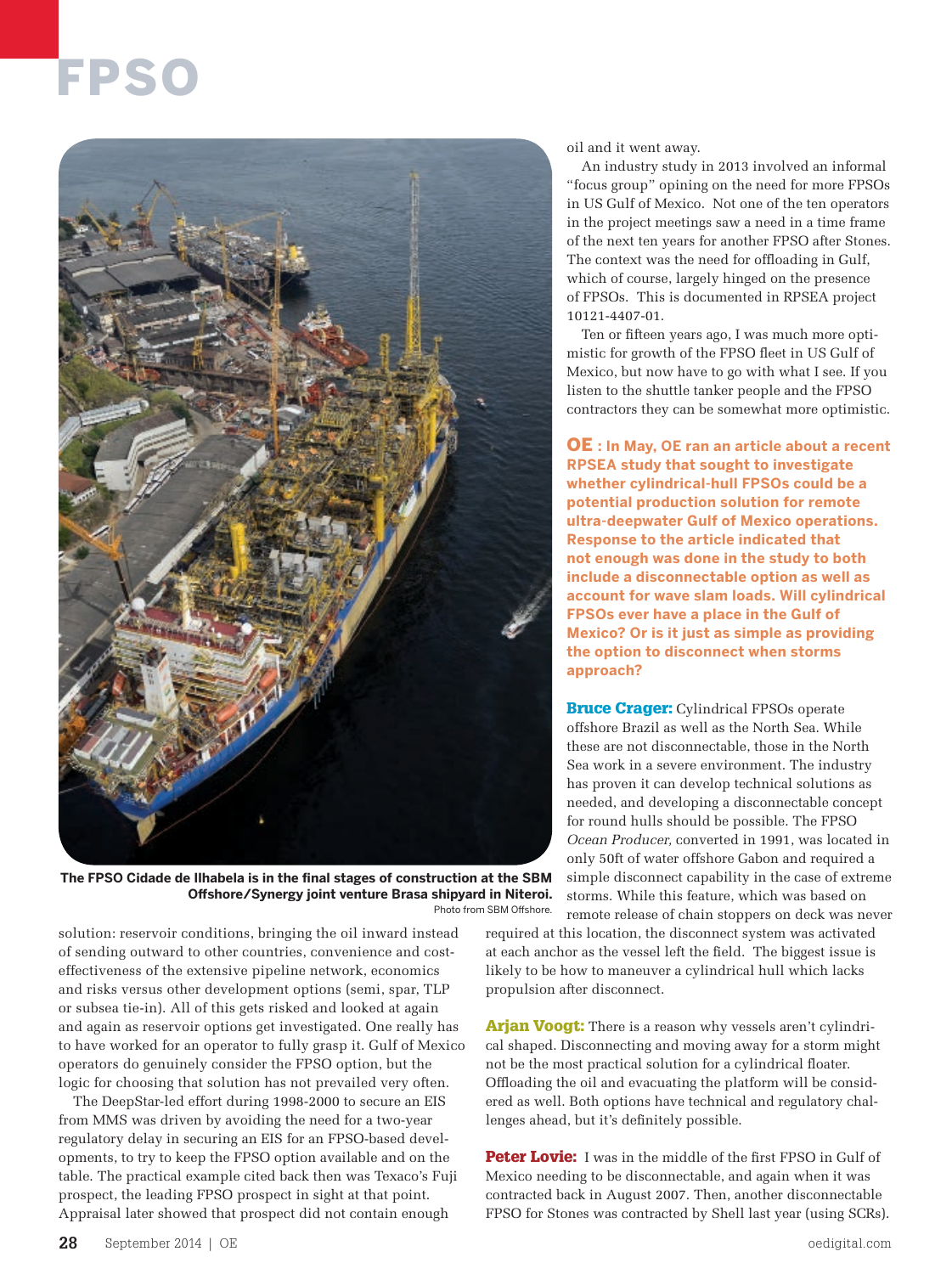## FPSO

Why should a new round FPSO for ultra-deepwater Gulf of Mexico be any different, and not disconnectable? Regulators at the 2012 and 2013 Emerging FPSO Forums in Galveston spelled out their needs on this. Knowledgeable Gulf of Mexico industry people know about it. The disconnectability issue is a serious fundamental to resolve–no excuse for ducking it if an operator is to take this work seriously.

In my experience the RPSEA business model was well intended, but mulling it over, a year after serving as principal investigator on one of their projects, I believe allowing the free market to sift out the worthwhile new technologies is better than a government assistance plan. The centuries old process of survival of the fit in the marketplace of real needs is sensible, but it can get forgotten with passing years. What I have seen happen is that some operator's technology guy says this new system is going to be great, without ever having to face the real business world. And people tend to think operator guys are always right!

OE**: It was mentioned at last year's forum that FPSOs are being designed to operate for 20-30 years, but with most FPSOs being conversions instead of newbuilds, the hull's life span is likely 50-60 years. How is that extra life taken into account before work begins on the conversion?**

**Bruce Crager:** Hull life–assuming proper hull coatings and cathodic protection with regular inspections – can last for a very long time. However, most process systems are designed for a shorter life such as 20 to 30 years. There are extreme examples such as Petrobras FPSO P-34, previously known as the *P.P. Moreas*, which was built in 1959 and first converted to an FPSO in 1979. However, while the hull is now very old, this unit has been upgraded three more times with significant modifications to the topsides and is still operating offshore Brazil.

Arjan Voogt: Not every trading tanker is a good candidate for conversion. The consumed fatigue life can be calculated and taken into account in the design of the conversion. Older vessels that traveled in more harsh environments, will need more

time in the yard and more steel replaced before they're ready for a life as FPSO. Many conversion are done on relatively new vessels, just to reduce the time to first oil.

**Peter Lovie:** This is now a normal part of the design process. It's not unlike the circumstances in the last two decades where semisubmersible MODUs have been modified for deeper water and deeper drilling and their hull lives extended much longer than the original 25 year target. The offshore industry has become much more skilled in dealing with hull fatigue life. There are much better analytical tools and amazing practical gauging methods are now available that were unthinkable a decade or two ago, plus contractors' ingenuity in devising practical remedial measures.

OE**:Last year, several speakers brought up factors negatively affecting the FPSO industry. These included increased local content requirements, rising costs, clogged supply chains, and competition. What can be done to overcome these challenges?**

**Bruce Crager:** These challenges are common to other large projects in the offshore industry. The solution will require coordinated efforts between FPSO providers, operators and suppliers to focus on well-defined up front engineering, minimal change orders, and ongoing communication during project execution. One key to successful FPSO start-up is to have the operations team involved early so they can support commissioning as well as long term operation of the vessel. Another issue is the experience level of the companies working in the FPSO industry. Some have little experience and competition is a real concern because there are about 30 owners of leased FPSO units. Many of these only own one unit, but all are actively focused on leasing their FPSO fleet on an ongoing basis and many are trying to win work for more units.

**Arjan Voogt:** Many FPSO's are designed to changing specification, resulting in multiple iterations. There are often good reasons for this (changing field expectation, financial markets,

#### 'Emerging' no more

The 4th Annual Global FPSO Forum, formerly Emerging FPSO, serves as a rare opportunity to meet and deliberate over topics affecting the global industry. While most conferences are held in Europe and Asia, Global FPSO Forum is held annually in Galveston, Texas. Although the event is held near the center of the oil and gas industry – Houston – the conference tackles issues spanning the globe, hence the new name.

The Global FPSO Forum draws operators, contractors and service providers alike to present new findings and to debate old ones in a convenient setting. The 2014 lineup includes speakers from ABS, BW Offshore, FMC Technologies, MODEC, Moss Maritime, National Ocean Industries Association, NextDecade LLC, NOV, Petrobras, Saipem, SBM Offshore, Sevan Marine, Shell Exploration and Production, Society of Naval Architects and Marine Engineers (SNAME), Tritech International, and Wood Group Mustang.

The Global FPSO Forum will hold a special workshop on moorings on Tuesday, September 23, which

will host speakers from Chevron, Shell, ExxonMobil, MARIN, Tritech International, InterMoor, SBM Offshore, SOFEC, and NOV. Topics to be discussed include: changes in design philosophy, mooring integrity, mooring line monitoring, prevention techniques, turrets and station keeping, shallow water mooring systems, challenges in disconnectable turret designs, and case studies.

OE's Global FPSO Forum will be held this **September 23-25, 2014**, at the Galveston Island Convention Center at San Luis Resort. For more information, please visit: **www.globalfpso.com**. •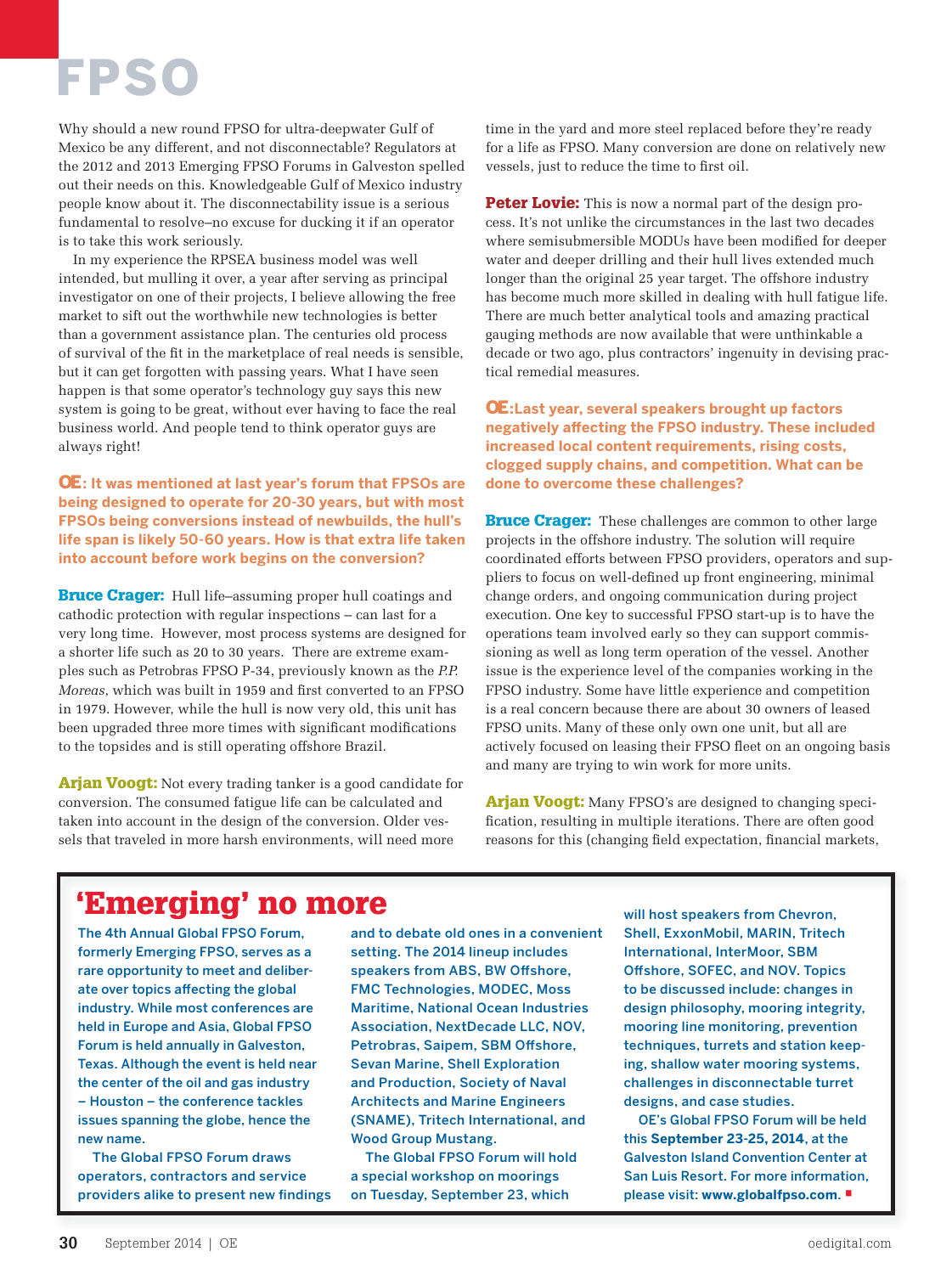

FPSO

other new data), but it increases costs and limits the availability of good qualified engineers.

Peter Lovie: Every time the offshore business gets busy this kind of discussion starts again. It is part of life, how things get difficult and when the going gets tough, the tough get going, to paraphrase Vince Lombardi.

The radical shift to much larger and more complex FPSOs was addressed at last year's forum and will be again this year. CAPEX obviously goes way up when the vessel is so much bigger and badder– but is it really a matter of "cost escalation"? Naturally supply and demand causes some escalation on unit rates as we saw in industry indexes during 2007-2009 when they rose and then came back down. There's a matter of what we define as "cost escalation."

#### OE**:Over the past two years, one topic that continues to pop up in**

**The FPSO Cidade de Paraty operating in the field.**  Photo courtesy of Petrobras News Agency. **regards to FPSOs – no matter the location – are issues with mooring lines and the degradation of either the ropes or chains. What are some** 



#### FPSO market forecast

Energy analysts Douglas-Westwood estimates in its World Floating Production Market Forecast that US\$91 billion will be spent on FPSs during the period of 2013-2017. This marks a 100% increase over the previous five-year period, with the global CAPEX set to double.

Douglas-Westwood attributes the remarkable jump to factors including an increased number of newbuilds and conversions when compared to redeployments; a greater degree of local content requirements that can result in increased costs; and general inflation within the offshore oil and gas industry.

As exploration graduates into deeper waters, an industry-wide scramble to find cost-effective production methods generally follows. The deeper the water, the less options operators have; however, FPSOs are featured globally in some of the deepest projects in the world, including what will be the deepest project in the world: Shell's Stones in the Gulf